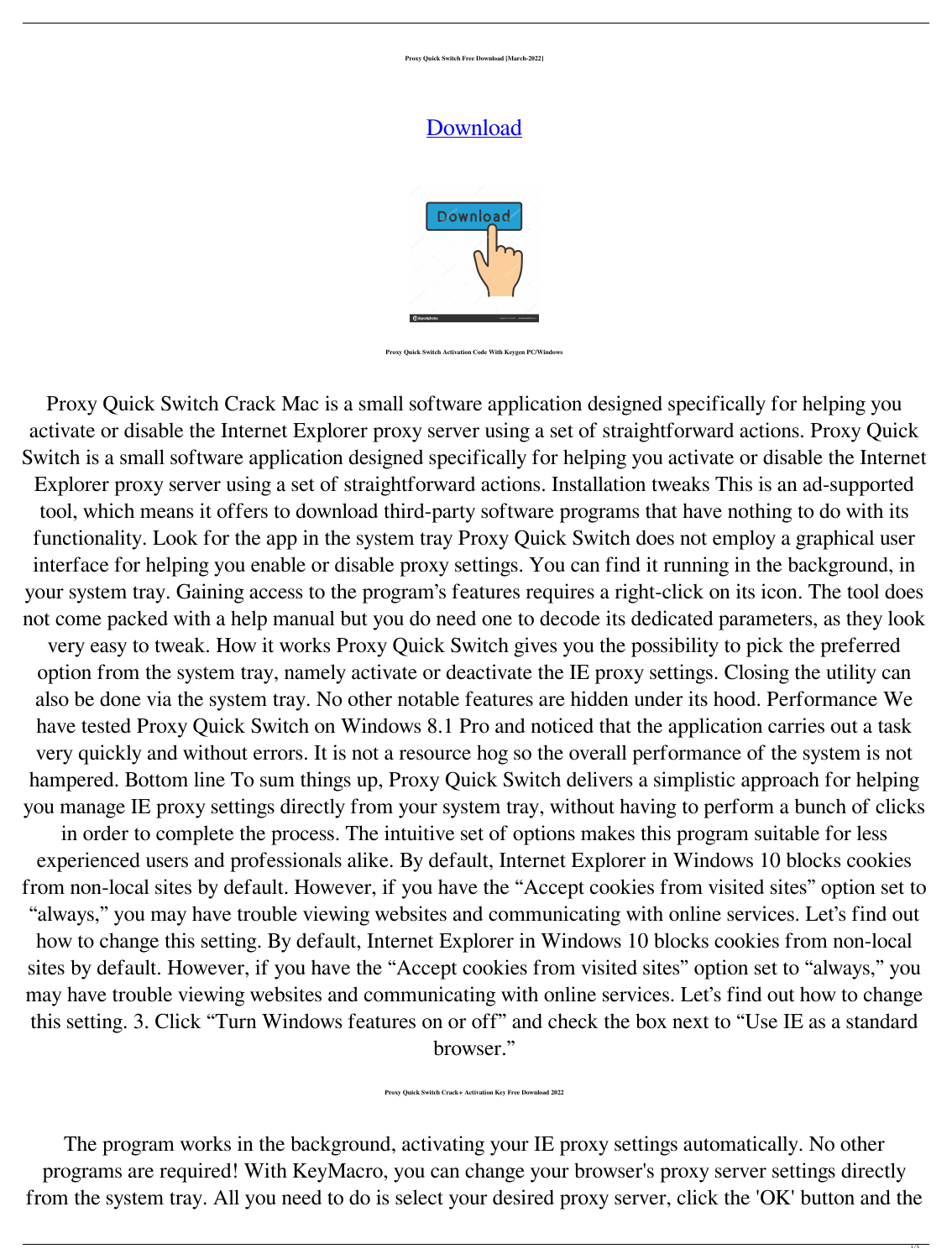changes will be applied automatically!Investigations of the mechanism of nitric oxide production in reperfusion injury in rat hearts. The aim of this study was to test the hypothesis that oxygen free radicals, in addition to xanthine oxidase, are involved in nitric oxide (NO) production in reperfusion injury of rat hearts. We used two isoforms of xanthine oxidase (XO), the inducible (iXO) and constitutive (cXO), as well as the nitric oxide synthase inhibitor, L-N(6)-(1-iminoethyl)lysine, and H2O2 scavenger, catalase. Rats received either iXO, cXO, or L-N(6)-(1-iminoethyl)lysine, and hearts were subjected to 25 min of global ischemia and 30 min of reperfusion. In addition, the hearts were treated with catalase 1 min before the start of the ischemia. Cardiac NO production was determined from the heart-to-blood ratio of total cGMP using radioimmunoassay. NO levels were significantly higher in the iXO and L-N(6)-(1-iminoethyl)lysine groups than in the sham group. NO production was inhibited by the iXO and L-N(6)-(1-iminoethyl)lysine treatments, and increased in the catalase group. The cXO group showed a higher NO production than the sham and iXO groups, which was inhibited by L-N(6)-(1-iminoethyl)lysine. The cardiac NO production in the sham group was decreased by L-N(6)-(1-iminoethyl)lysine. H2O2 levels were higher in the cXO group than in the sham and iXO groups, which were increased by L-N(6)-(1-iminoethyl)lysine. These results suggest that oxygen free radicals such as hydroxyl and superoxide anions are involved in NO production in reperfusion injury.MacDonald

House 77a5ca646e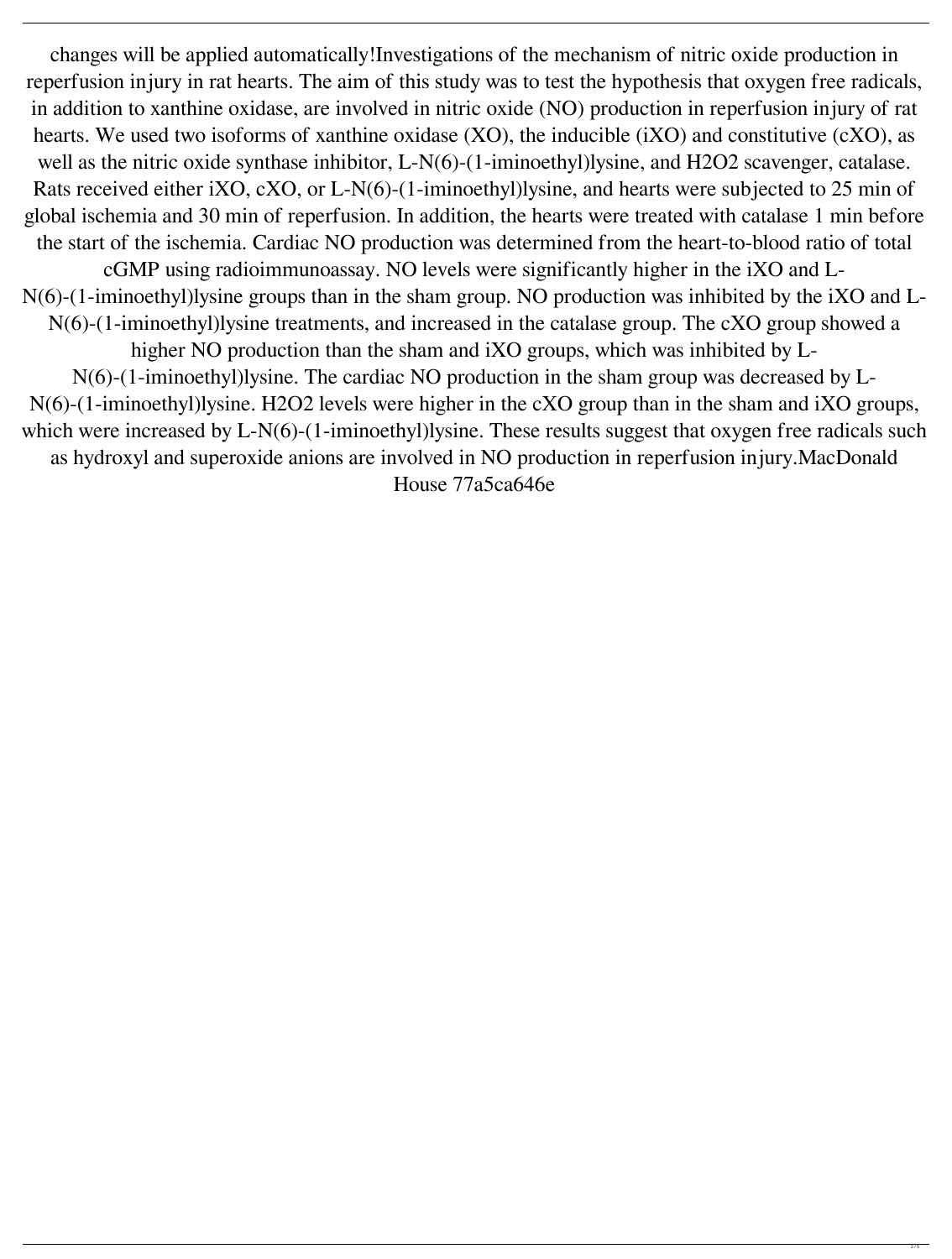PCWare PC Utilities is a collection of smart tools designed to keep your system running in its best conditions. It offers various maintenance applications such as Data Cleaner, Duplicate File Finder and much more. Publisher's Description: Enjoy all-new PCWare PC Utilities with your free trial! The program is packed with many useful utilities and quick fixes that will make your PC run smoothly. Labellista is a powerful app designed for Windows XP, Windows 7 and Windows 8 users to quickly change the labels on your installed Windows apps. Labellista is a powerful app designed for Windows XP, Windows 7 and Windows 8 users to quickly change the labels on your installed Windows apps. Download Labellista and try it for free to quickly change the labels on your installed Windows apps. Labellista is a powerful app designed for Windows XP, Windows 7 and Windows 8 users to quickly change the labels on your installed Windows apps. Download Labellista and try it for free to quickly change the labels on your installed Windows apps. Labellista is a powerful app designed for Windows XP, Windows 7 and Windows 8 users to quickly change the labels on your installed Windows apps. Labellista is a powerful app designed for Windows XP, Windows 7 and Windows 8 users to quickly change the labels on your installed Windows apps. Download Labellista and try it for free to quickly change the labels on your installed Windows apps. Labellista is a powerful app designed for Windows XP, Windows 7 and Windows 8 users to quickly change the labels on your installed Windows apps. Download Labellista and try it for free to quickly change the labels on your installed Windows apps. Description: Unofficial Windows Hardware Labels for your PC. .01-239-168-2 Easy-to-apply labels that let you configure hardware to your liking. Don't just settle for whatever name or description Microsoft came up with. Why not customize the information on your own?. Description: Create awesome, eye-catching labels for your PC using the PowerStick Ultra 60, an award-winning hardware label applicator. The Ultra 60 allows you to apply up to eight symbols to a PC, including alphanumeric symbols, custom logos, and callouts.. The PowerStick Ultra 60 is a desktop application that lets you create awesome, eye-catching labels for your PC using the included hardware label applicator. It allows you to apply up to eight symbols to a PC, including alphanumeric symbols

**What's New in the?**

Proxy Quick Switch is a small software application designed specifically for helping you activate or disable the Internet Explorer proxy server using a set of straightforward actions. Installation tweaks This is an ad-supported tool, which means it offers to download third-party software programs that have nothing to do with its functionality. Look for the app in the system tray Proxy Quick Switch does not employ a graphical user interface for helping you enable or disable proxy settings. You can find it running in the background, in your system tray. Gaining access to the program's features requires a right-click on its icon. The tool does not come packed with a help manual but you do need one to decode its dedicated parameters, as they look very easy to tweak. How it works Proxy Quick Switch gives you the possibility to pick the preferred option from the system tray, namely activate or deactivate the IE proxy settings. Closing the utility can also be done via the system tray. No other notable features are hidden under its hood. Performance We have tested Proxy Quick Switch on Windows 8.1 Pro and noticed that the application carries out a task very quickly and without errors. It is not a resource hog so the overall performance of the system is not hampered. Bottom line To sum things up, Proxy Quick Switch delivers a simplistic approach for helping you manage IE proxy settings directly from your system tray, without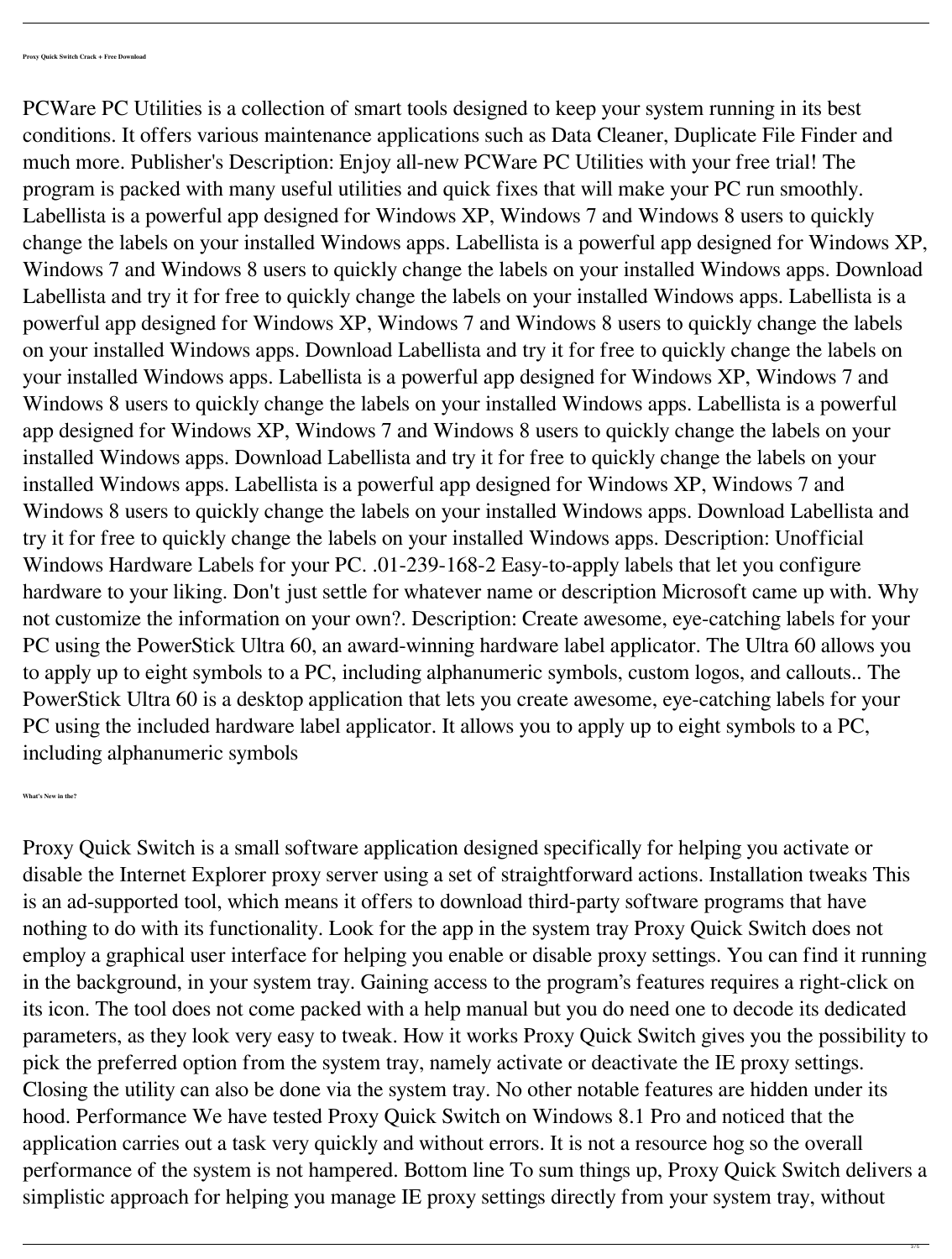having to perform a bunch of clicks in order to complete the process. The intuitive set of options makes this program suitable for less experienced users and professionals alike. Description: The total cost of ownership (TCO) of your network will be greatly reduced when you implement an access control solution for your network. By simply pressing a button and specifying a destination user, you can grant or deny user access to your network resources. The software operates on a highly secured desktop PC and is customizable to your specific network needs. You also have the option to schedule automated events to perform user profile updates. Key Features: \*Eliminate "Log on Locally" and "Require User Credentials" on a Windows Server 2003 or later network to avoid the annoyance of forcing the client to log on locally. \*Manage user profiles, access to your network resources, and maintenance of those profiles in a Windows Server 2003 or later environment. \*Manage user group membership of groups in a Windows Server 2003 or later environment. \*Management and control of all workstations and servers, as well as email accounts \*Define access to information to specific users or groups using industry standard LDAP and Radius authentication technology. \*Management of NTFS attributes including ACLs, SIDs, and extended attributes. \*Provisioning of workstations and servers, as well as emails, and maintenance of user profiles. \*Automated user access with the use of Windows Server 2008 Scheduler and "Remote Login" service.